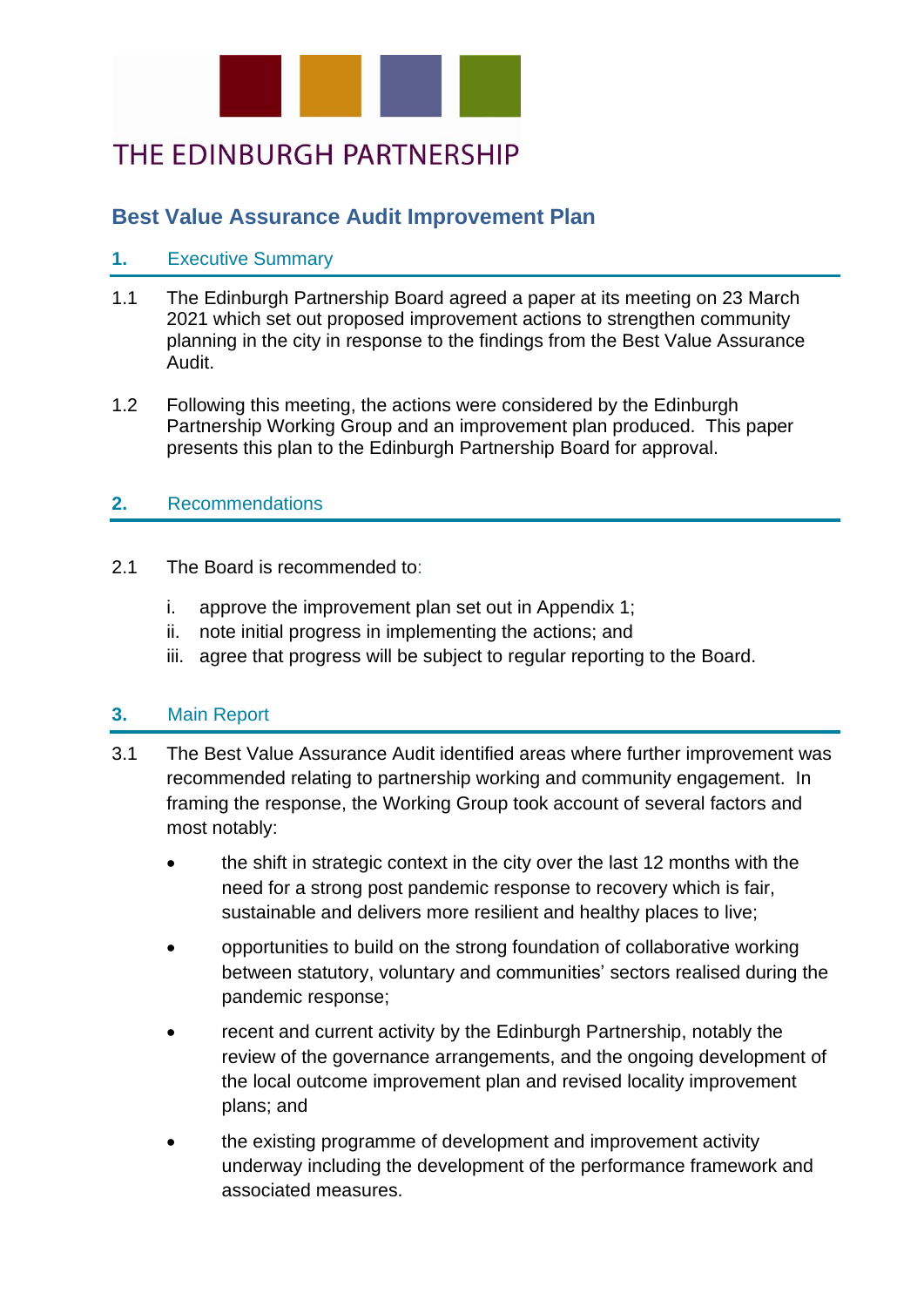- 3.2 The resulting strategic actions, agreed by the Board in March 2021, are now presented in an improvement plan appended to this report. The actions are grouped under three key themes as follows:
	- Governance to deliver outcomes
	- Ways of working and strengthening the role of the community and voluntary sector
	- Community empowerment
- 3.3 The implementation plan sets out the key deliverables under each of these themes, together with milestones, timescales and measures of success. Notably it identifies a range of lead agencies demonstrating the joint approach and shared ownership which is critical to partnership working.
- 3.4 In tandem to developing the plan, work to take forward the activity has been progressing, with this including:
	- initial proposal for reframing of LOIP Priority 3 a 'Good Place to Live' considered by the LOIP Delivery Group and presented to the Board elsewhere on this agenda;
	- workshop 'Joining the Dots' held with key public and third sector partners to consider future alignment of activity to deliver the 20 minute neighbourhood and third and community sector thematic priorities;
	- senior management structure approved by Council leading way to creation of Empowerment Team within the new Culture and Wellbeing Division of the Council Place Directorate;
	- neighbourhood network activity resumed across the city. This was informed by a city wide session involving representatives drawn from each of the networks which considered the impact of the covid-19 pandemic on communities and joint working across the city. The session was designed to help shape the future development of each of the networks and next steps in improving ways of working, whilst recognising that individual networks will evolve to meet the needs of their local communities.
	- meeting planned between the City of Edinburgh Council and the EACC to take forward the development of a collaborative framework; and
	- work ongoing to develop the new End Poverty Edinburgh citizens group with a proposal presented to the Board elsewhere on the agenda to provide the necessary infrastructure support.
- 3.5 The improvement plan is presented for approval, with the intention to provide regular updates of progress to future meetings of the Edinburgh Partnership Board. Detailed actions relating to LOIP Priority 3 will be incorporated within the

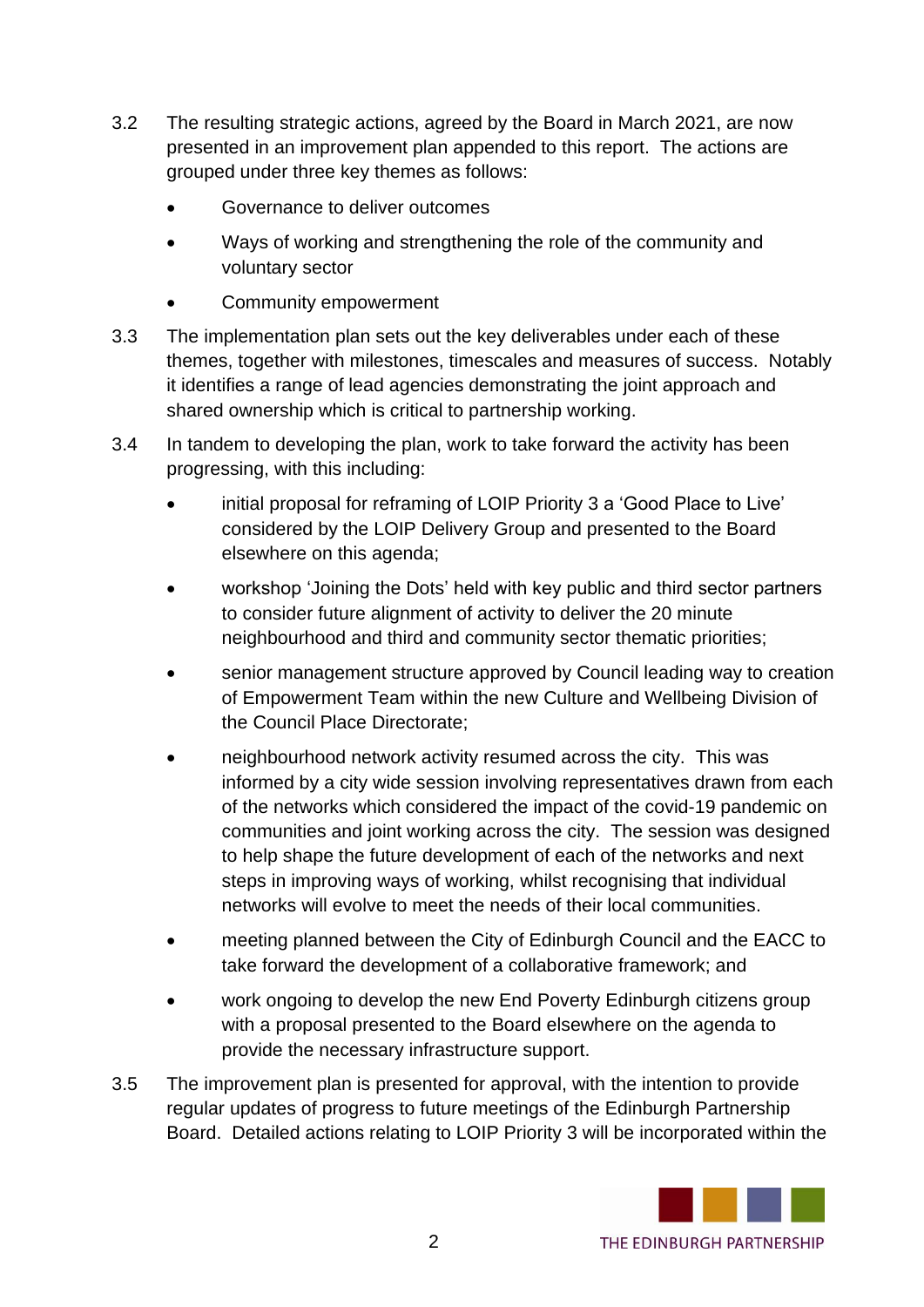LOIP delivery plan which is scheduled to be presented to the Board for agreement in September 2021, together with the revised performance measures.

**4.** Contact

Michele Mulvaney – Strategy Manager (Communities) m[ichele.mulvaney@edinburgh.gov.uk](mailto:michele.mulvaney@edinburgh.gov.uk)

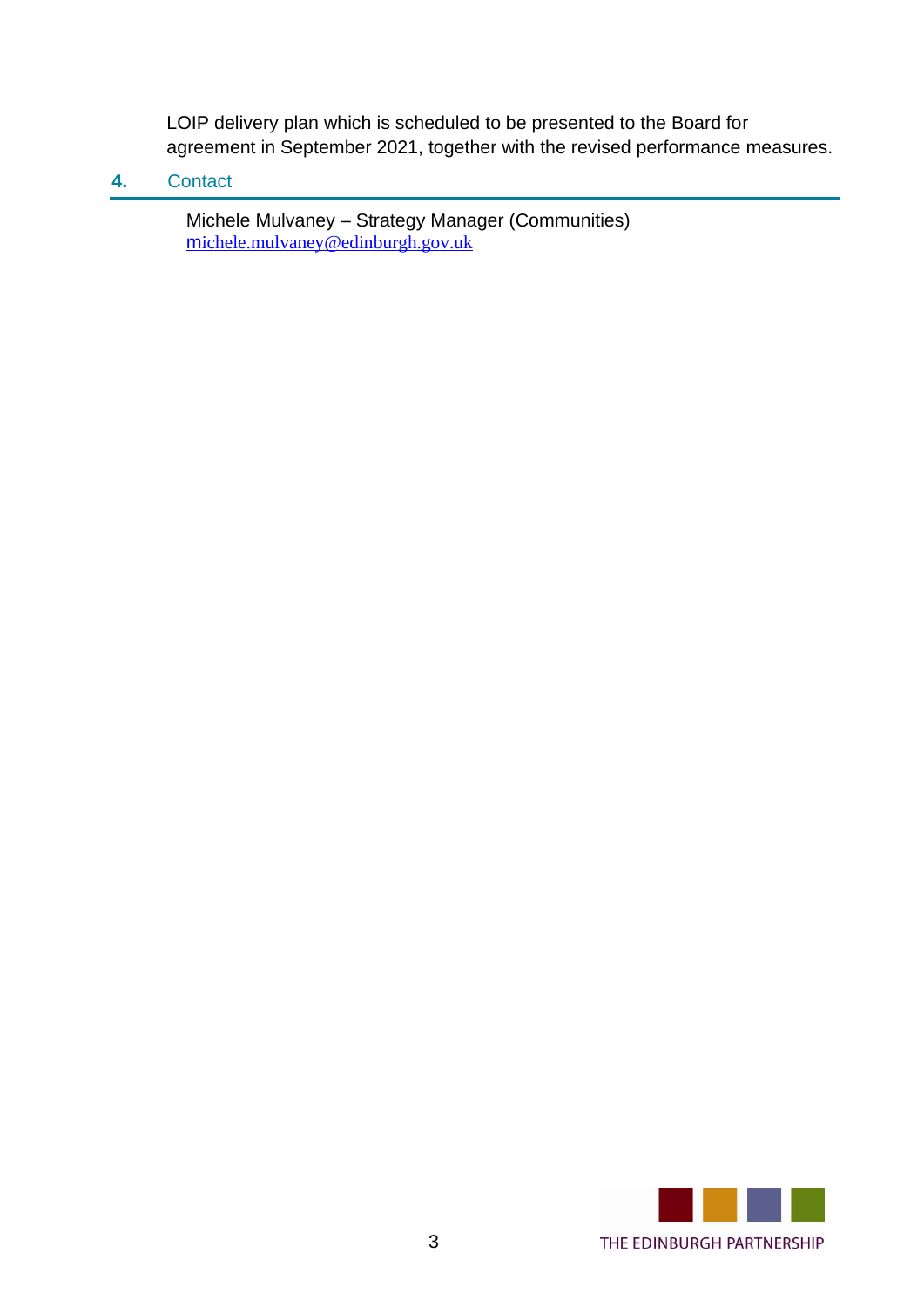| Theme                                                                                              | Action                                                                                                                                                                                                                                                                    | Leads                                                                                         | Milestones                                                                                                                                                      | Timescale               | Measures of<br>Progress                                                                     | Issues to consider                                                                                                   |
|----------------------------------------------------------------------------------------------------|---------------------------------------------------------------------------------------------------------------------------------------------------------------------------------------------------------------------------------------------------------------------------|-----------------------------------------------------------------------------------------------|-----------------------------------------------------------------------------------------------------------------------------------------------------------------|-------------------------|---------------------------------------------------------------------------------------------|----------------------------------------------------------------------------------------------------------------------|
| Governance<br>to deliver<br>outcomes                                                               | Reviewing the LOIP priority - A good place to<br>live - by June, to reflect a broader definition of<br>health and wellbeing that supports the<br>development and growth of healthy, sustainable<br>communities across the city.                                           | <b>LOIP Delivery</b><br>Group (Public<br><b>Health NHS</b><br>Lothian EIJB,<br>Council leads) | Delivery priority 3<br>revised for<br>consideration by EPB                                                                                                      | EPB June<br>2021        | <b>New LOIP</b><br>priority agreed                                                          |                                                                                                                      |
|                                                                                                    |                                                                                                                                                                                                                                                                           |                                                                                               | Implementation Plan<br>developed for<br>consideration by EPB                                                                                                    | Sept 2021               | <b>New</b><br>implementation<br>plan and<br>partnership<br>delivery<br>projects<br>underway |                                                                                                                      |
|                                                                                                    | Develop a partnership plan to deliver the 20-<br>minute neighbourhood model with a focus on<br>shared public, commercial and third sector<br>services models and public service hubs.                                                                                     | Council and<br><b>EVOC</b>                                                                    | <b>Share Strategy</b><br>Council with partners<br>for comment<br>Agree design and                                                                               | Complete                | Evidence of<br>partners taking<br>into account<br>20MNM in own<br>decisions                 |                                                                                                                      |
|                                                                                                    |                                                                                                                                                                                                                                                                           |                                                                                               | delivery mechanisms<br>and priority<br>community locations                                                                                                      | Summer<br>2021          | Joint projects<br>that can be<br>brought under<br>the LOIP                                  |                                                                                                                      |
|                                                                                                    |                                                                                                                                                                                                                                                                           |                                                                                               | Proposals for aligned<br>local programmes and<br>potential joint projects<br>brought forward for<br>consideration as part<br>of LOIP (3)<br>implementation plan | <b>EPB Sept</b><br>2021 | delivery plan<br>identifies                                                                 |                                                                                                                      |
| Ways of<br>working and<br>strengthening<br>the role of the<br>community<br>and voluntary<br>sector | Coordinate on the development of, and<br>model for, operationalising community<br>anchors (organisations and/or networks), and<br>strengthening community<br>networks cohesion through the co-production<br>of a shared definition and associated tools and<br>processes. | EVOC, IJB,<br>EACC and<br>Council                                                             | Developing the task<br>force of partners<br>Development of<br>voluntary sector hub<br>model                                                                     | Summer<br>2021          |                                                                                             | Edinburgh PACT<br>coming to the EPB<br>board meeting in<br>June<br>Need to bring<br>together activity<br>underway in |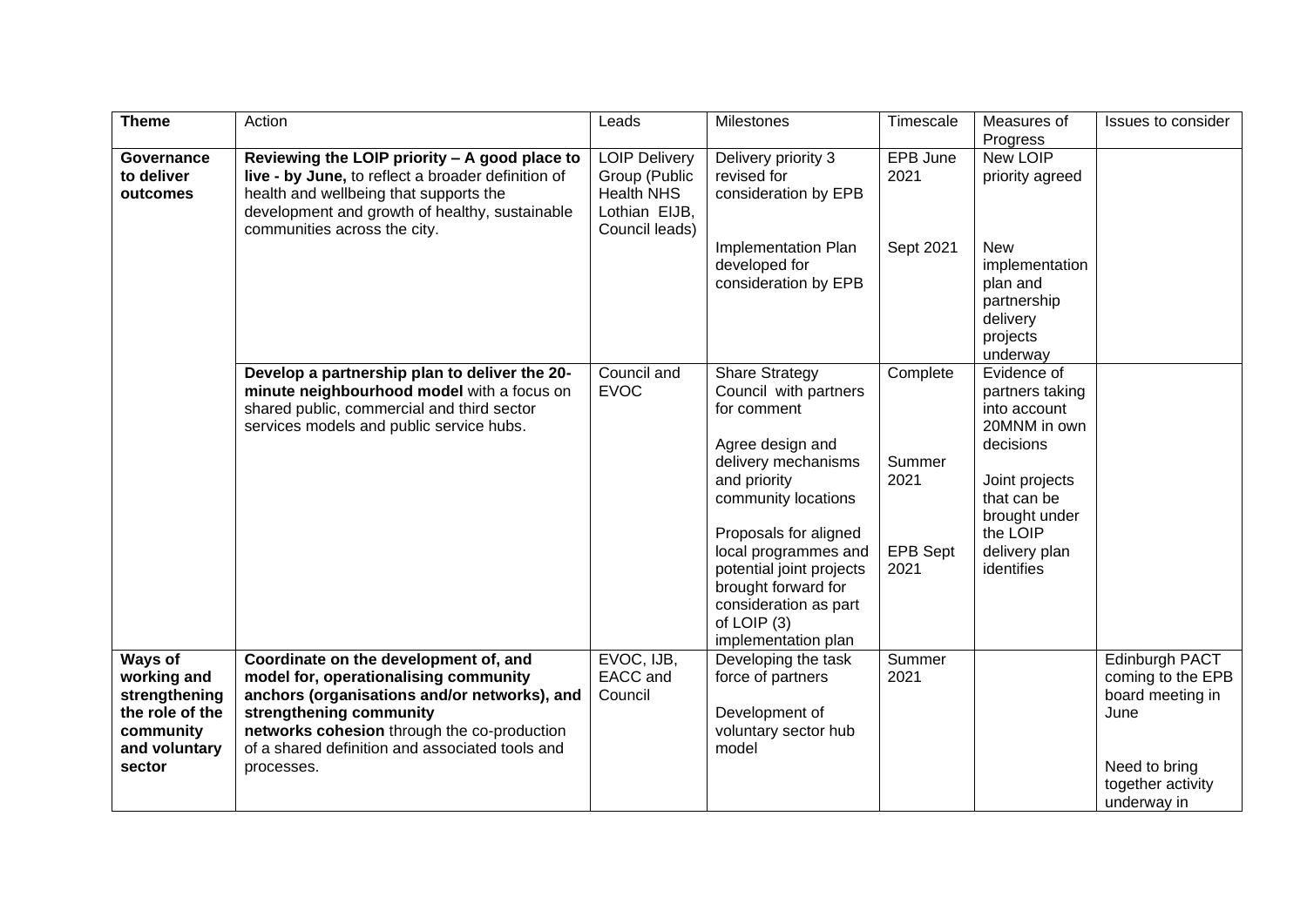|                                        |                                                                                                                                                                                                                         |                                                    | Development of<br>common definition,<br>tools and processes<br>Develop plan and<br>outline for investment<br>models                                                                                                                                                                                         | September<br><b>EPB</b><br>update      |                                                                                                                                             | different partner<br>plans eg<br>community<br>mobilisation                                 |
|----------------------------------------|-------------------------------------------------------------------------------------------------------------------------------------------------------------------------------------------------------------------------|----------------------------------------------------|-------------------------------------------------------------------------------------------------------------------------------------------------------------------------------------------------------------------------------------------------------------------------------------------------------------|----------------------------------------|---------------------------------------------------------------------------------------------------------------------------------------------|--------------------------------------------------------------------------------------------|
|                                        | Continue to implement the improvement<br>activity already agreed by the Partnership<br>including developing a model of facilitation and<br>support for community planning, performance<br>and communications.           | <b>LOIP Delivery</b><br>Group<br>(Council<br>Lead) | Delivery Plan in place<br>Priority 2 well<br>developed<br>Priority 1 progressing<br>review for advice<br>services                                                                                                                                                                                           | Updates at<br><b>EPB Sept</b>          | As part of the<br>performance<br>plan<br>development                                                                                        | Resilience and<br>fragility of<br>partnership<br>capacity across<br>partners               |
|                                        | Promote and rally the support of Anchor<br>Institutions and more broadly develop plans to<br>collaborate on the delivery of the Community<br>Wealth Building agenda.                                                    | CEC econ dev<br>with Scottish<br>Enterprise        | CEC to facilitate a<br>session on economic<br>footprint of key<br>strategic partners and<br>scope opportunities to<br>develop a partnership<br>plan for community<br>wealth building within<br>a local context<br>Identify joint value of<br>partnership projects<br>and propose key<br>areas of activities | <b>July 2021</b><br>Sept EPB<br>agenda | Measure of<br>new social<br>businesses<br>5 principles of<br>CWB<br>expressly<br>stated in joint<br>plans between<br>anchor<br>institutions | Avoid risk of<br>duplication and<br>ensure tracking of<br>wider<br>complementary<br>action |
| <b>Community</b><br><b>Empowerment</b> | To strengthen and enhance the Community<br><b>Empowerment plan</b> in development and ensure<br>it clearly outlines how community influence and<br>involvement in community planning can be<br>supported and increased. | Council EVOC<br>and EACC                           | Development of draft<br>Community<br><b>Empowerment Plan</b><br>Project plan for<br>delivery and key<br>milestones                                                                                                                                                                                          | September<br>December<br><b>EPB</b>    |                                                                                                                                             |                                                                                            |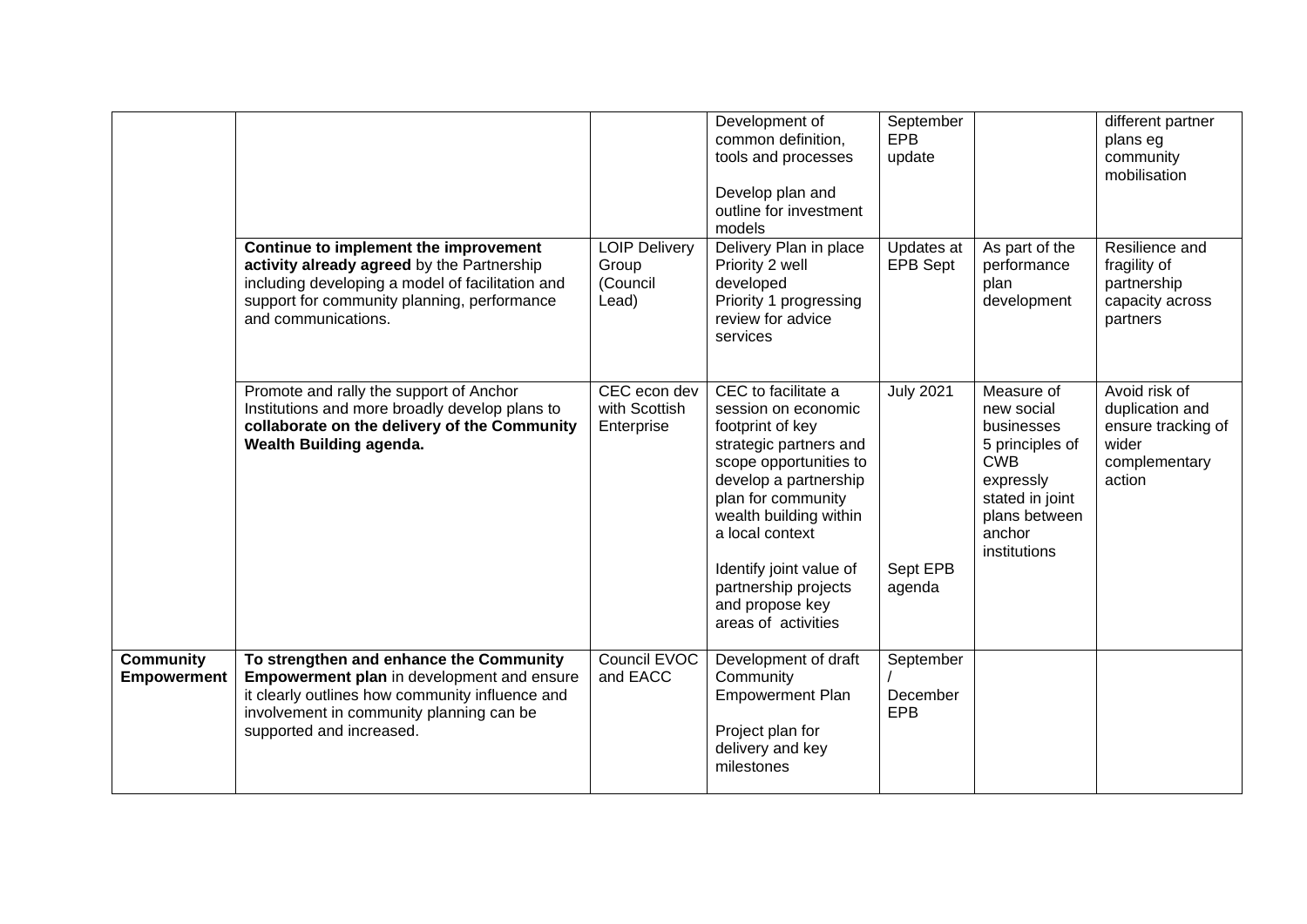|                                                                                                                                                                                                                                                                                                                                              |                                      | Reflect community<br>work and the summer<br>season of<br>engagement                                                                                                                                                                                                                                                                                                     | $June -$<br>August                   |                                                                                                                                                                               |                                                        |
|----------------------------------------------------------------------------------------------------------------------------------------------------------------------------------------------------------------------------------------------------------------------------------------------------------------------------------------------|--------------------------------------|-------------------------------------------------------------------------------------------------------------------------------------------------------------------------------------------------------------------------------------------------------------------------------------------------------------------------------------------------------------------------|--------------------------------------|-------------------------------------------------------------------------------------------------------------------------------------------------------------------------------|--------------------------------------------------------|
| Strengthen the resourcing and capacity to<br>support Neighbourhood Networks and the<br>LCPPs through the establishment of new                                                                                                                                                                                                                | Council<br>(Community<br>Empowerment | Resumption of all<br>neighbourhood<br>network activity                                                                                                                                                                                                                                                                                                                  | Covid<br>dependent                   |                                                                                                                                                                               |                                                        |
| Community Empowerment teams by the City of<br>Edinburgh Council; more council staff deployed<br>at community level                                                                                                                                                                                                                           | Team)                                | Increased support to<br>neighbourhood<br>networks/LCPPs<br>Council<br>service review<br>Establishment<br>of the<br>community<br>empowerment<br>team                                                                                                                                                                                                                     | <b>Timescales</b><br>under<br>review | Attendance of<br>partners at<br><b>LCPPs</b><br>Partners<br>formally linking<br>in new CEC<br>community<br>empowerment<br>team to own<br>'community<br>teams' and<br>capacity | Timelines and<br>interim<br>resourcing/support         |
| Develop a framework for collaboration with<br>the Edinburgh Association of Community<br><b>Councils</b> and the community councils, to ensure<br>they can fulfil their statutory function in<br>representing local communities and build a<br>productive relationship with all community<br>planning partners and the Council in particular. | Council,<br><b>EACC</b>              | Council paper went to<br><b>April Committee</b><br>covering next steps<br><b>EACC Steering Group</b><br>members have met<br>twice in anticipation of<br>promised meeting with<br>relevant CEC officers.<br>Areas covered have<br>been community<br>engagement,<br>community<br>empowerment and<br>advocacy/governance.<br><b>EACC</b> presentation<br>document has been | <b>EPB Sept</b><br>2021              | Agreed<br>Framework is<br>in place.<br>Framework<br>being<br>implemented<br>with improved<br>ways of<br>working                                                               | Possible<br>resourcing and<br>capacity<br>implications |